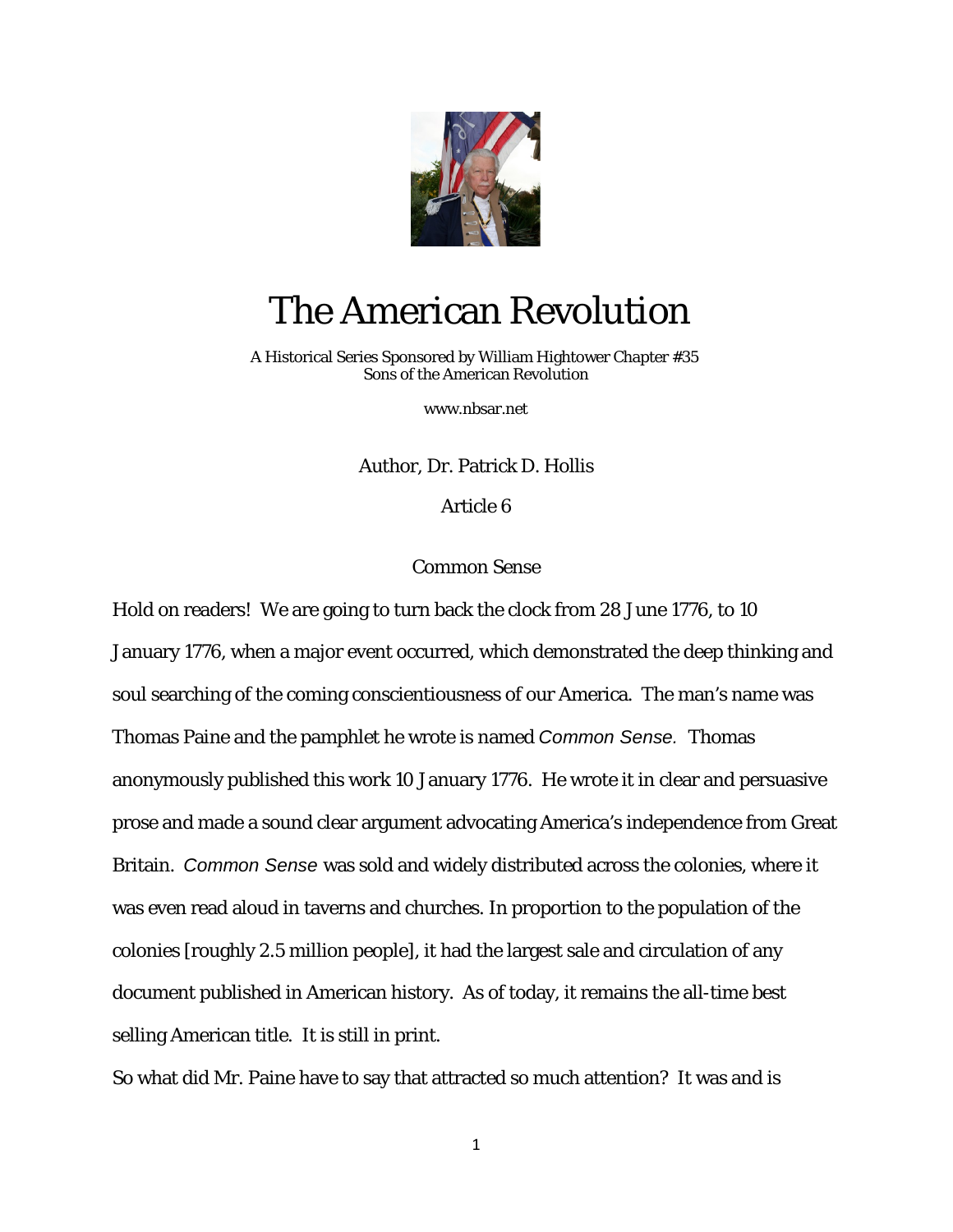basically a propaganda pamphlet divided into four basic sections. In section one, Thomas talks to all, about the origin and design of government in general, and he pointedly contrasted it to the English constitutional government. Paine relates common Enlightenment Theory on the state of nature to all readers, and goes on to make a distinction between society and government. Society, Paine said, is like a man trying his best to survive and do well in life, but he isn't doing any of that alone. No, he has a partner. He and his partner have children, and so it's the family of common people which is central to his ideas. Just as man is not struggling to survive alone, he and his family are not struggling to survive all alone either. When families join together to make life and its struggles easier, you have society. Government becomes necessary when the number of families struggling together grows. This association of families must have rules and regulations in order to operate efficiently, ergo, laws. When the association grows larger than the size of the local town hall, then representative forms of government become necessary. Paine pointed with graphic clarity to the American colonies as that governmental being, which was conforming to the laws of nature and contrasted it to the Constitution of the United Kingdom. Paine found that the English constitution contained two tyrannies: monarchical and aristocratic in nature. It ruled by divine right, which moved down the generations by hereditary progression, and contributed nothing to the wellbeing or survival of the common people. It is from this clear idea that later on, we will hear of another document which begins, *We the People.* In section two, Paine considers the nature of monarchies and hereditary succession. He first considers monarchy in a biblical perspective and then in a historical view. He initiates his argument by stating that all men are created equal by their God, therefore the distinction between kings and their subjects is a false one. He goes on to criticize

2